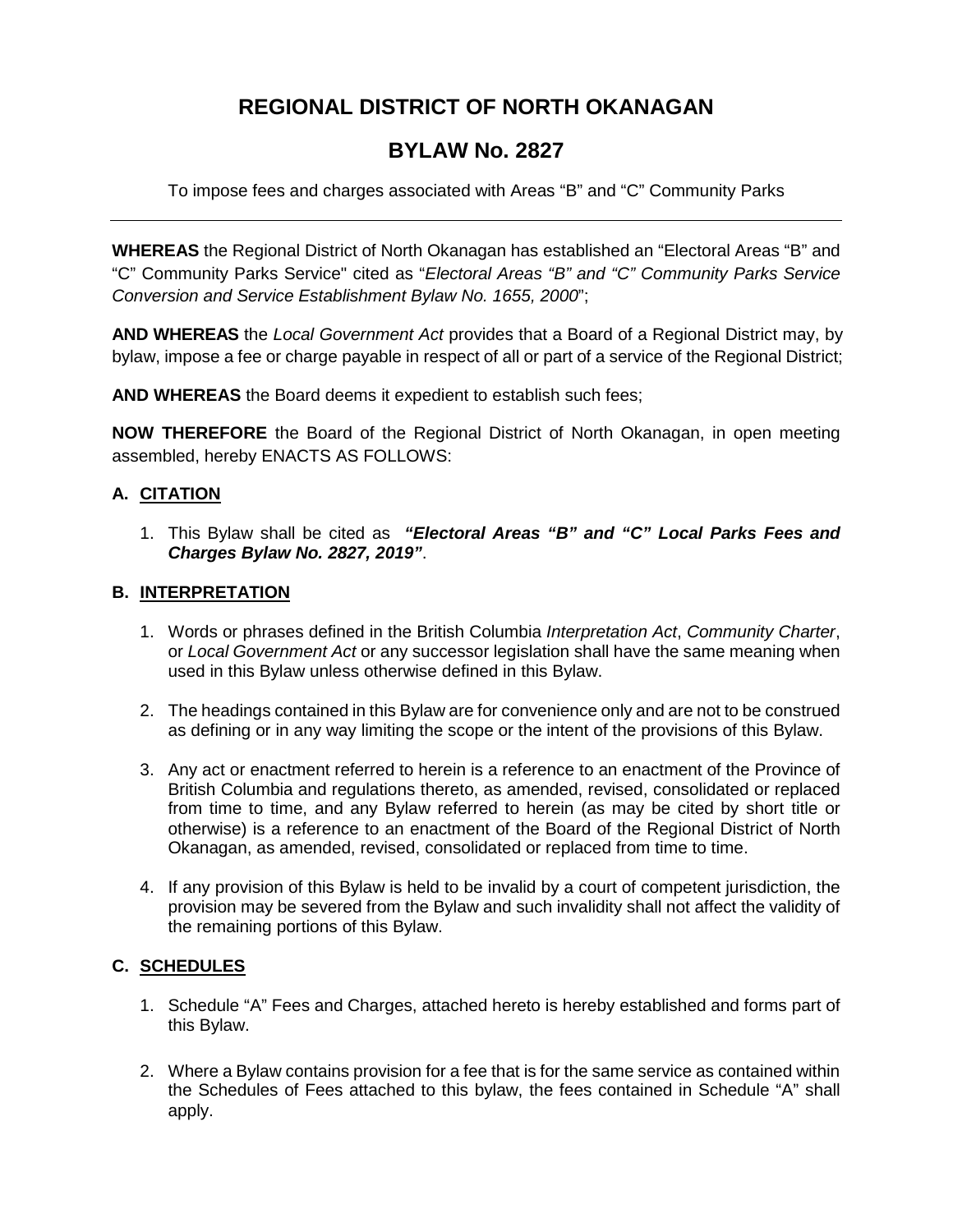### **D. REPEAL**

1. Electoral Areas "B'' and "C" Local Parks Fees and Charges Imposition Bylaw No. 2722, 2016, and any amendments thereto, are hereby repealed.

### **E. EFFECTIVE DATE**

1. The effective date is September 1, 2019.

**Read a First, Second and THIRD Time**  $\qquad$  **this 17th day of July, 2019** 

**ADOPTED 17th day of July, 2019** 

4 Chair Chair Contract Comporate Officer<br>Kevin Acton Paddy Juniper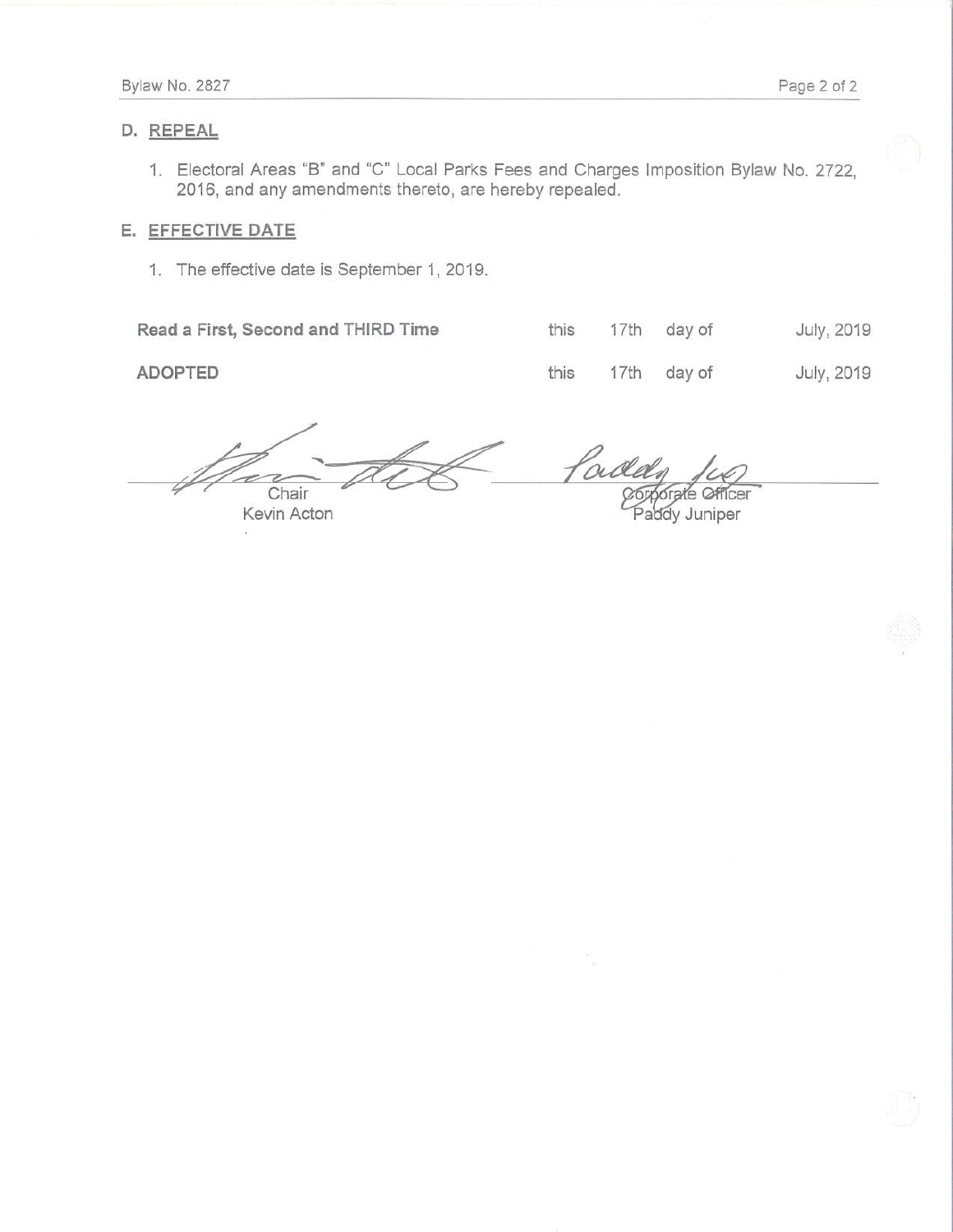Attachment A



# **"Schedule A"**

Attached to and forming part of the "*Electoral Areas "B" and "C" Local Parks Fees and Charges Bylaw No. 2827, 2019*"

Fees and Charges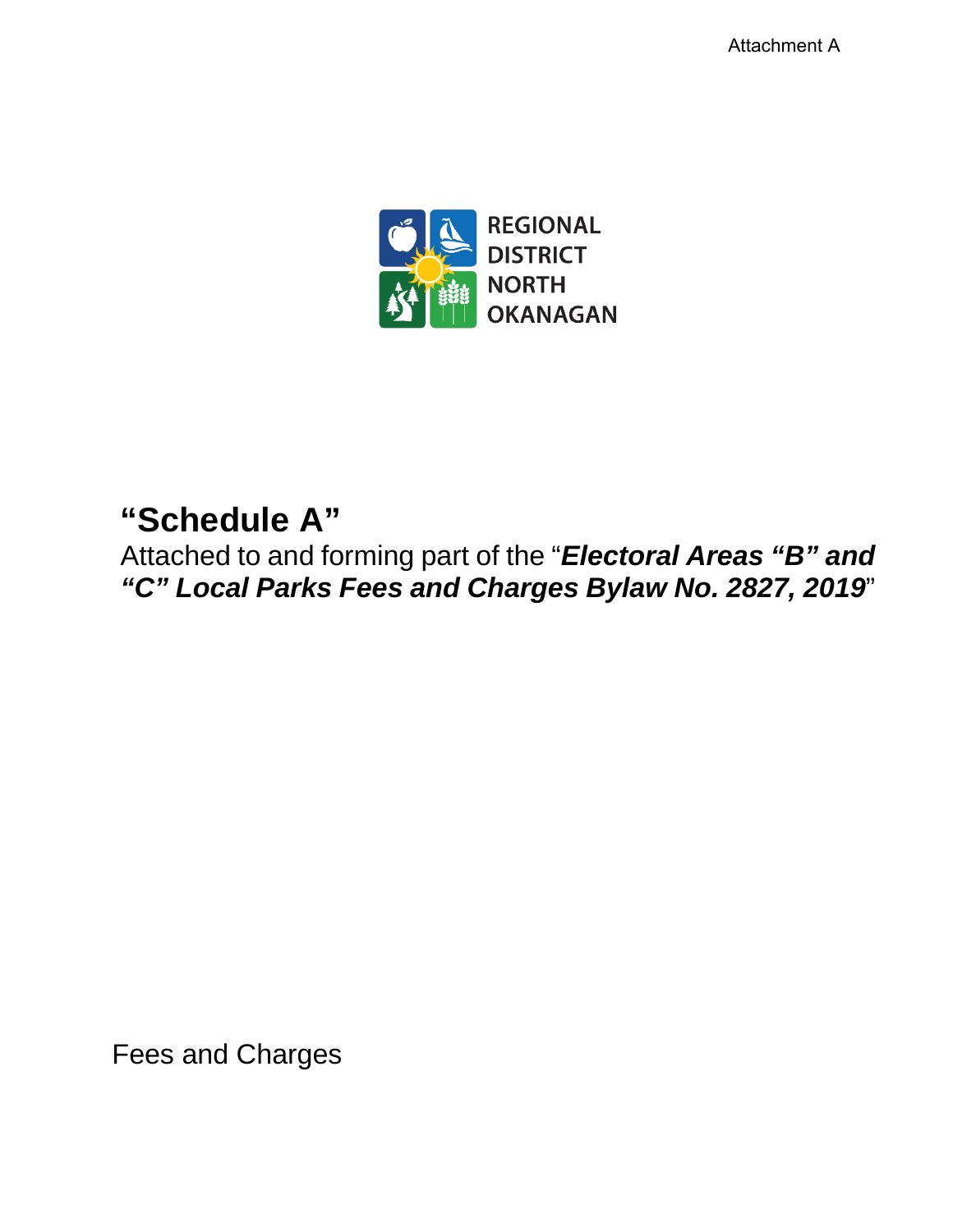# **Rate Use Categories and Definitions**

### **School District No.22**

This includes all schools within School District No.22

- During school hours [8:00 a.m. 3:30 p.m.]
- Outside school hours Youth rate applies [65% of adult rate]

### **Community Use and Recreation Programs**

Recreation Programs or activities organized and operated by the Regional District of North Okanagan, City of Vernon and District of Coldstream. Rates are flexible to accommodate new trial programs and maximize use of facility space.

*Adult – 19 years of age and over [19+]*

 Local community benefit activities, Winter Carnival events, community concerts, Okanagan Symphony, wedding receptions, "closed" functions, religious events. This category applies to all local groups, clubs, etc., whose event is closed to their members only.

### *Youth – 18 years of age and under*

 This category applies to any youth group where 80% of the participants are 18 years of age and under. The rate will be 65% of adult rate.

### *Minor Sports Group*

- Groups identified below shall be charged 50% of adult rate.
- Local minor sports organizations approved by the Board include:
	- o Greater Vernon Minor Fastball
	- o North Okanagan Youth Soccer Association
	- o Vernon Amateur Athletic Association
	- o Vernon District Minor Baseball
	- o Vernon Minor Football
	- o Vernon Minor Lacrosse

### **Commercial**

### **Resident Business**

Business operating within the Greater Vernon boundaries, with a valid City of Vernon or District of Coldstream business license, not as a registered non-profit organization and has paid employees, instructors, coaches, actors or other paid personnel.

### *[Greater Vernon boundaries include: City of Vernon, District of Coldstream, Areas "B" and "C"]*

Advertising, sales or promotions by local resident businesses.

Must take out a business license for the event.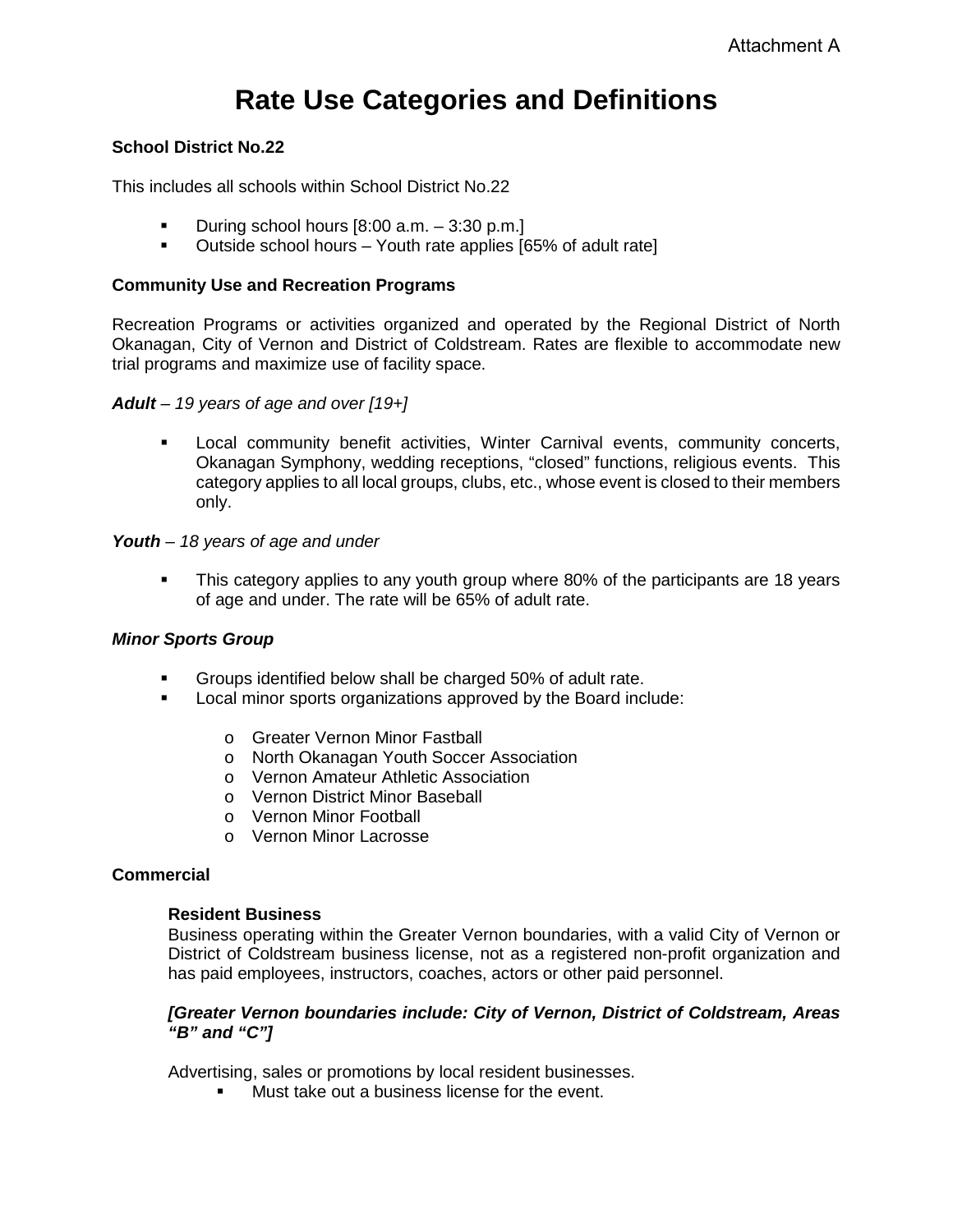# **Rate Use Categories and Definitions**

### **Non-Resident Business**

Business operating outside of the Greater Vernon boundaries, not as a registered nonprofit organization and has paid employees, instructors, coaches, actors and other paid personnel.

### *[Greater Vernon boundaries include: City of Vernon, District of Coldstream, Areas "B" and "C"]*

Advertising, sales and promotions by non-resident businesses.

**Must take out a business license for the event.** 

### **Private Sponsored Entertainment**

Public dances, "open" functions, films, theatre productions, variety shows, political functions (use local rate).

### *Local*

Entertainment brought to the facility by a local, registered non-profit society.

### *Out of Town*

Entertainment brought to the facility by non-resident groups.

### **Other**

As per individual group contracts or any other items needing a payment category.

### **Setup/Takedown and Conversion**

Cost for a set up or take down day for event rentals.

### *GST*

*GST will be applied to base rate as shown where applicable.*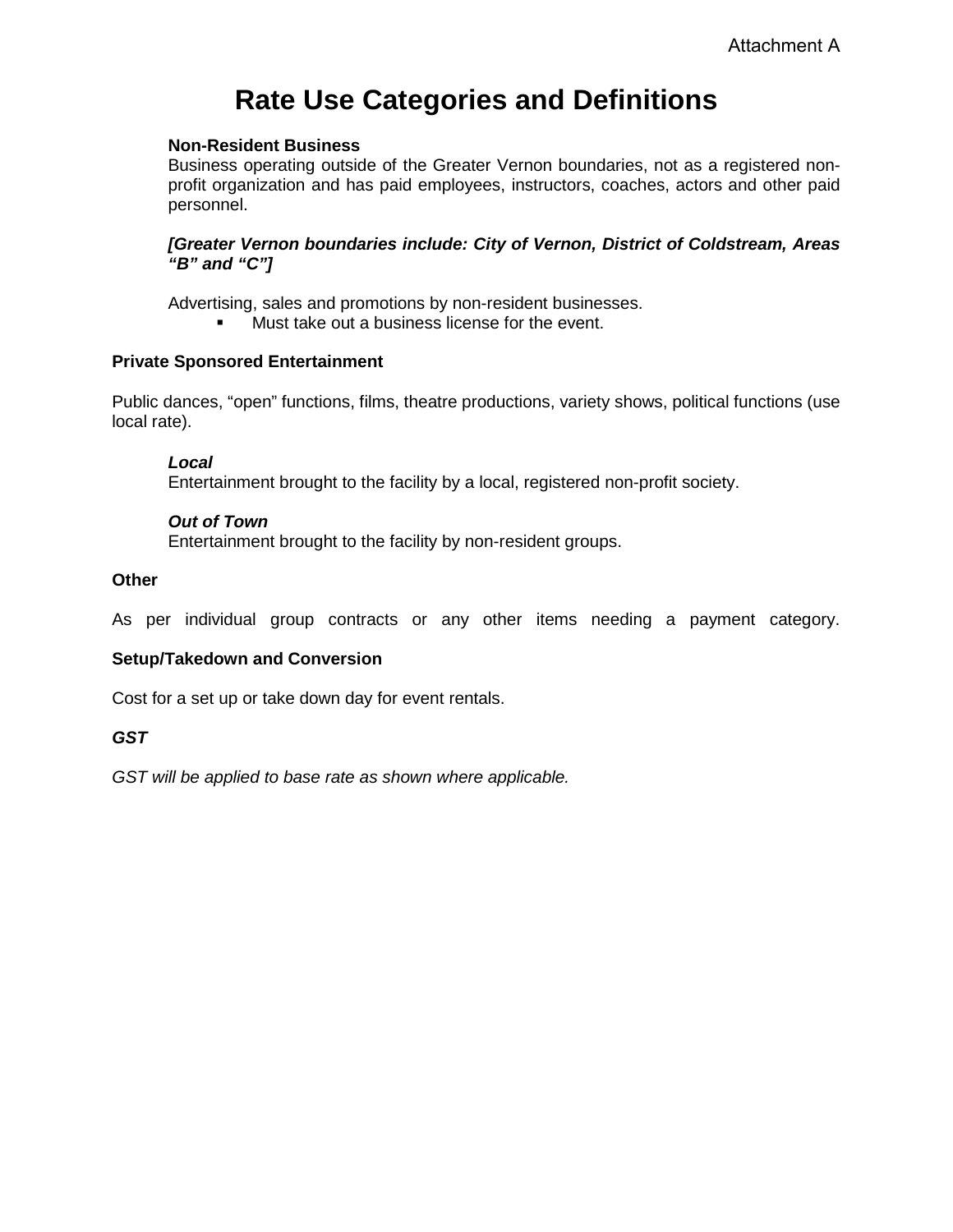### **Payment of Rental Fee**

### **Rental Fee**

Total rental fee is payable 30 days in advance for out of town or commercial renters. Credit may be granted to local community groups. Arrangements must be made prior to the date of booking with the Regional District of North Okanagan and City of Vernon. Such arrangements will be noted on the Parks and Facility Lease Application Form.

#### **Security Deposit**

If a security deposit is required, the deposit must be paid prior to the event. The requirement for and the amount of the security deposit shall be at the discretion of the General Manager, Finance or their designate.

### **Overtime Charges**

Overtime charges will amount to equal the overtime benefits according to current Union Contract, or Private Operations and Maintenance Contract as it relates to the Sub-regional parks.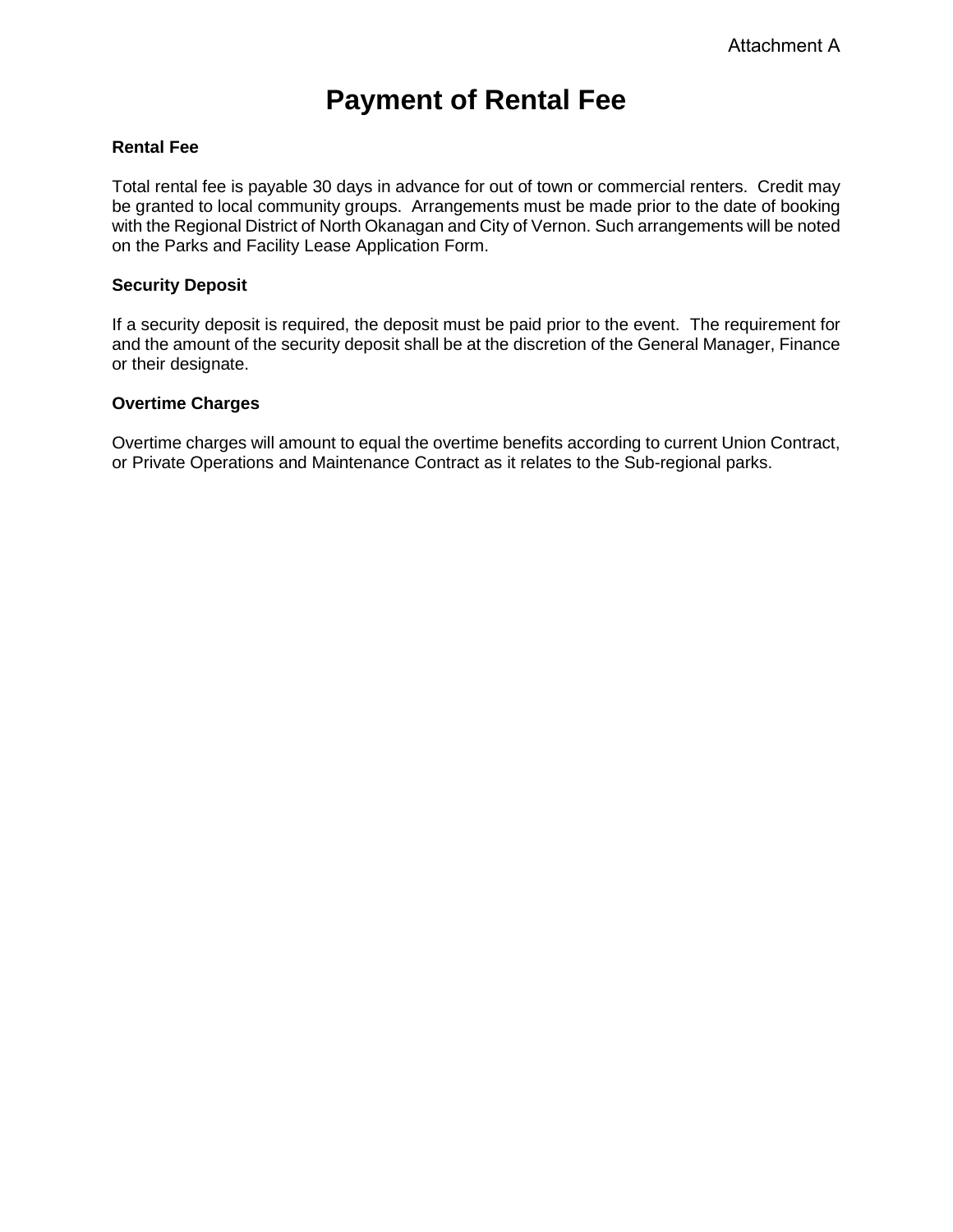### Attachment A

| <b>Booking Fields for League Play or Practice</b>           | <b>Effective</b><br>Sept 1, 2019 | <b>Effective</b><br>Sept 1, 2020 | <b>Effective</b><br>Sept 1, 2021 | <b>Effective</b><br>Sept 1, 2022 | <b>Effective</b><br>Sept 1, 2023 |
|-------------------------------------------------------------|----------------------------------|----------------------------------|----------------------------------|----------------------------------|----------------------------------|
| <b>Sports Fields</b>                                        | Rate                             | Rate                             | Rate                             | Rate                             | Rate                             |
| (N'Kwala, BX Community Park)                                |                                  |                                  |                                  |                                  |                                  |
| League Play Adult Group/Organization (per hour / per field) | \$20.09                          | \$20.50                          | \$20.91                          | \$21.32                          | \$21.75                          |
| League Play Youth Group/Organization (per hour /per field)  | \$13.06                          | \$13.32                          | \$13.59                          | \$13.86                          | \$14.14                          |
| League Play Minor Group/Organization (per hour / per field) | \$10.05                          | \$10.25                          | \$10.45                          | \$10.66                          | \$10.88                          |
| Tournaments Adult Group/Organization (per day / per field)  | \$86.85                          | \$88.59                          | \$90.36                          | \$92.17                          | \$94.01                          |
| Tournaments Youth Group/Organization (per day / per field)  | \$56.41                          | \$57.53                          | \$58.68                          | \$59.86                          | \$61.06                          |
| Tournaments Minor Group/Organization (per day / per field)  | \$43.40                          | \$44.27                          | \$45.15                          | \$46.06                          | \$46.98                          |
| <b>Practice Fields</b>                                      |                                  |                                  |                                  |                                  |                                  |

Adult Group or Organization / 1 ½ hr booking/once per week/ Can only book up to two weeks

| week<br>Can only<br>DOOK UD IO IWO<br>) weeks in auvance) |         |         |         |                   |                           |
|-----------------------------------------------------------|---------|---------|---------|-------------------|---------------------------|
| per practice<br>Price                                     | \$29.38 | \$29.96 | \$30.56 | ጥ ገ<br>، ۱. ۱ ت ټ | .80<br><b>ጡ ገብ</b><br>ພບ≀ |

\*To guarantee use of field(s) or diamond(s) by a specific local community, non-profit group on a regular basis, an Administration Fee or a Park User Fee will apply. A Park Use Permit must be obtained and returned with written approval to follow from the Regional District Parks department.

**\***The Regional District will not be responsible for lining fields. Lime and liner will be available only at those facilities under Regional District's control with adequate storage room on site.

| <b>Special Events or Tournaments</b>     | <b>Effective</b><br>Sept 1, 2019 | <b>Effective</b><br>Sept 1, 2020 | <b>Effective</b><br>Sept 1, 2021 | <b>Effective</b><br>Sept 1, 2022 | <b>Effective</b><br>Sept 1, 2023 |
|------------------------------------------|----------------------------------|----------------------------------|----------------------------------|----------------------------------|----------------------------------|
| <b>Soccer Fields</b>                     | Rate                             | Rate                             | Rate                             | Rate                             | Rate                             |
| (N'Kwala, BX Community Park)             |                                  |                                  |                                  |                                  |                                  |
| <b>School District No.22</b>             |                                  |                                  |                                  |                                  |                                  |
| During School Hours                      | No Charge                        | No Charge                        | No Charge                        | No Charge                        | No Charge                        |
| <b>Community Use</b>                     |                                  |                                  |                                  |                                  |                                  |
| <b>Adult Groups/Organizations</b>        |                                  |                                  |                                  |                                  |                                  |
| Daily (per field)                        | \$156.47                         | \$159.60                         | \$162.79                         | \$166.05                         | \$169.37                         |
| Hourly (per field)                       | \$20.09                          | \$20.50                          | \$20.91                          | \$21.32                          | \$21.75                          |
| <b>Minor</b> Groups/Organizations        |                                  |                                  |                                  |                                  |                                  |
| Daily (per field)                        | \$78.24                          | \$79.80                          | \$81.40                          | \$83.02                          | \$84.68                          |
| Hourly (per field)                       | \$10.05                          | \$10.25                          | \$10.45                          | \$10.66                          | \$10.88                          |
| <b>Commercial</b>                        |                                  |                                  |                                  |                                  |                                  |
| Resident Business (daily rate per field) | \$192.88                         | \$196.74                         | \$200.67                         | \$204.69                         | \$208.78                         |
| Non-Resident Use (daily rate per field)  | \$256.94                         | \$262.08                         | \$267.32                         | \$272.66                         | \$278.12                         |

\*Rental includes lime and liner, utilities and washroom facilities.